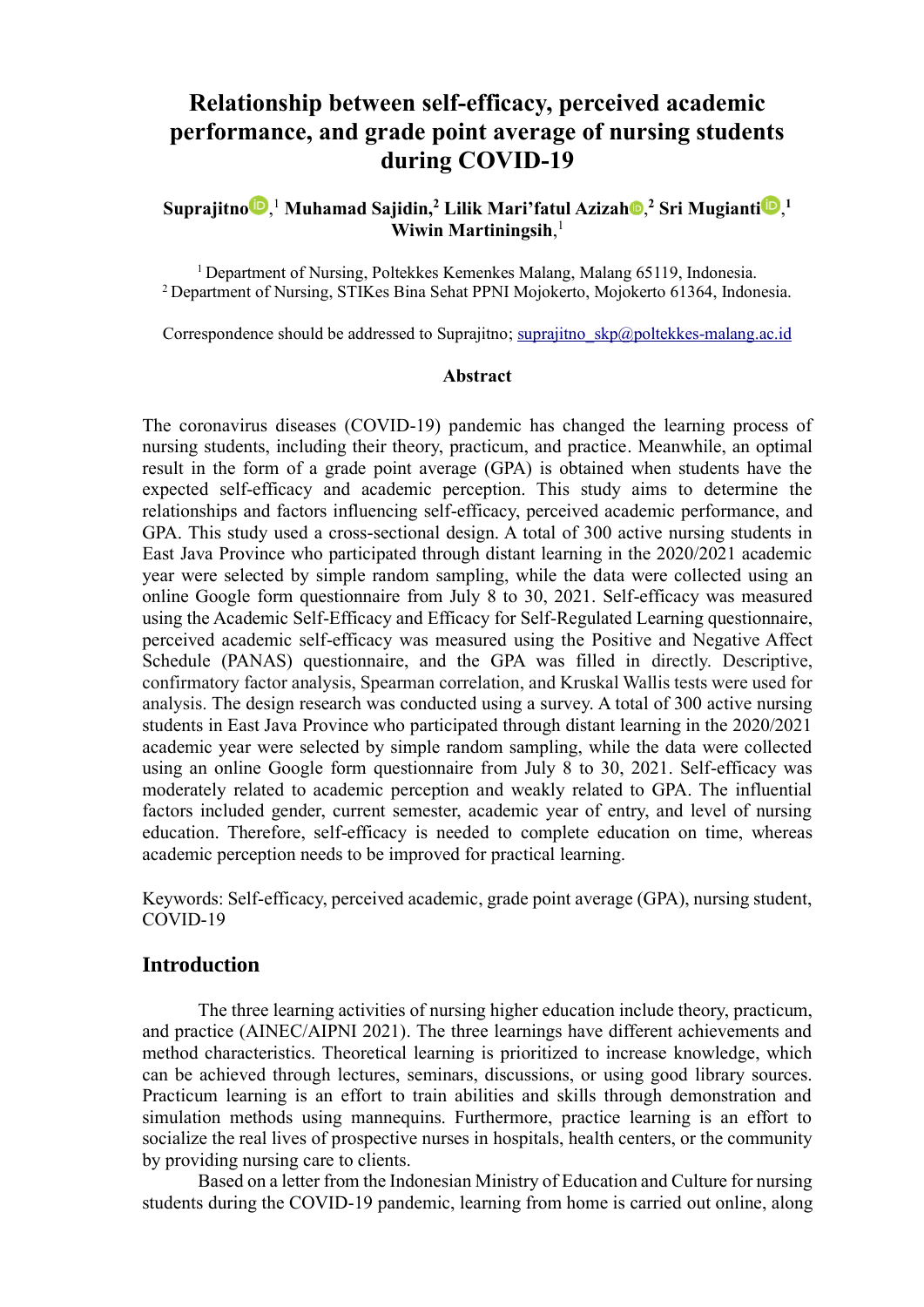with assignments for theory learning. Practicum learning is conducted by way of assignments to create and upload audio videos about simulating nursing actions among friends. Practical learning uses case studies as a trigger for nursing care. Learning from home has been conducted since March 2020.

Theoretical learning is conducted online. Meanwhile, practical learning is undertaken using real setting methods, such as hospitals on campus and practical learning in hospitals with the application of health protocols and periodic rapid antigen examinations. Practical learning began in May 2021. Student experiences regarding learning during the pandemic period include students who do not understand the lecturer's explanation online, never get direct feedback about actions taken during practicum, feel doubtful about their practicum abilities, are unable to communicate effectively, lack selfconfidence, and feel stress that has no known cause.

Practical learning requires self-confidence and good academic perception of nursing students. Students' self-confidence can be observed in their self-efficacy. According to Bandura (1977, 1997), self-efficacy is a key component of social cognitive theory that discusses human motivation to achieve expectations. It is defined as a personal assessment of one's ability to organize and carry out actions to achieve specified goals (Zimmerman 2000). Self-efficacy assessment is related to individual competence (Gonida and Leondari 2011).

Perceived academic performance describes the personal internal attribution of achievement results and is a relatively stable psychological disposition (Respondek et al. 2017). Perceived academic performance comprises two parts: academic control and academic emotions. Academic control was found to be an important predictor of academic success in terms of (a) low dropout intentions and (b) high achievement. Control is often described as an individual's subjective perception; in other words, to be in control. Academic control is one's belief in one's academic success or failure. Academic emotions are related to achievement activities, such as studying at a university and test results.

Practical learning for nursing students can provide real experiences and basic competency tests as nurses. The success of practical learning can be influenced by selfefficacy and perceived academic performance. Research related to self-efficacy and academic perception, especially for nursing students, has not been conducted, even though the pandemic period continues for an unknown end. The final result of learning carried out by nursing students every semester is always measured and expressed as an achievement and student success. Learning outcomes are called achievement indices.

Therefore, this study aims to describe the relationship and factors influencing the self-efficacy, perceived academic performance, and GPA of nursing students during the COVID-19 pandemic.

## **Materials and Methods**

#### **Design**

This study was based on correlational research using a cross-sectional design. We used a cross-sectional correlational design to test the hypotheses. Correlational research is a research method in which the relationship between two or more variables is examined without any intervention. The results can be predicted based on the relationships obtained using this research method.

#### **Participants**

The participants were 300 nursing students in East Java Province, Indonesia, who participated in odd and even semesters of the 2020/2021 academic year. The participants' size was calculated using a 95% confidence interval, 5% margin of error with a population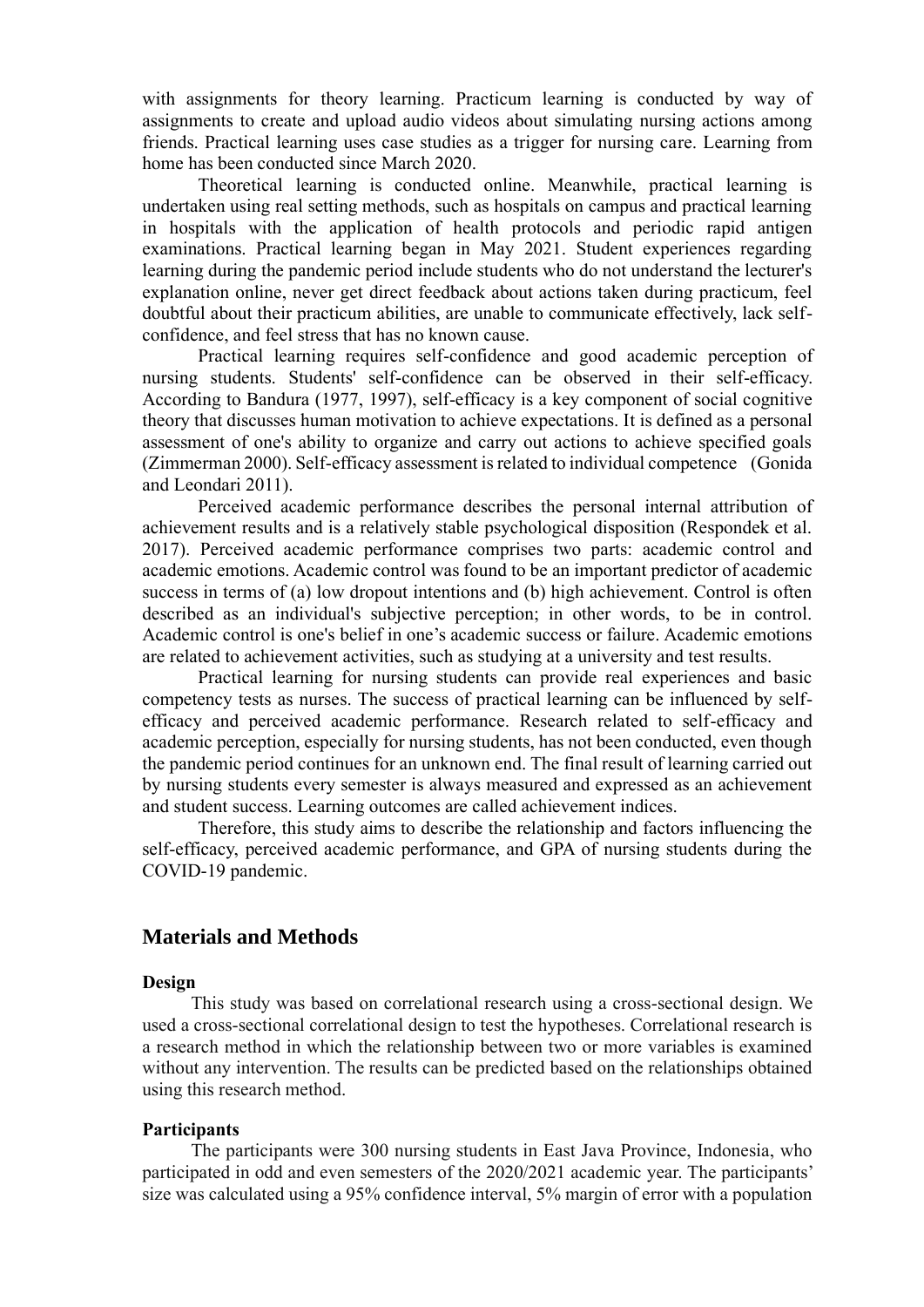proportion of 50%, and the total number of students was 1000, which resulted in a minimum sample size of 278 and was selected by simple random sampling. The inclusion criteria were as follows: (1) nursing students studying in a college or university, either state or private, in East Java Province; (2) currently enrolled in the academic year 2020-2021; (3) having access to internet connection; (4) learning from home; and (5) can provide informed consent. Of the final 300 participants, 252 were women (84%) and 48 were men (16%), with a mean age of 20.7 (SD = 1.8). The lowest age of nursing students was 18 years, the highest was 35 years, and the average was  $20.7 \pm 1.8$  years.

#### **Instruments**

The variables included: (1) self-efficacy, (2) perceived academic performance, and (3) GPA. Measurement of self-efficacy used the Academic Self-Efficacy and Efficacy for Self-Regulated Learning questionnaire (adapted from Zimmerman, Bandura, & Martinez-Pons, 1992; Chemers, Hu, & Garcia, 2001) (Rudmann, n.d.). The questionnaire consisted of two groups of questions related to self-confidence in carrying out academic activities and academic success. Self-confidence was assessed with 11 items with choices using a Likert scale of  $1 - 5$  (not confident at all – complete confidence). Self-confidence was assessed using as many as eight items with choices using a Likert scale of  $1 - 7$  (very untrue – very true).

The measurement of perceived academic performance using the Positive and Negative Affect Schedule (PANAS) questionnaire consisted of 20 questions with a Likert scale of  $1 - 5$  (very slightly or not at all – extremely). The perceived academic performance used PANAS, which is the recommended method to measure academic emotion (Sanmartín et al. 2018; The OHIO State University n.d.; Watson, Clark, and Tellegen 1988). The reliability of the PANAS questionnaire was 0.94 for positive affect and 0.90 for negative affect (Watson, Clark, and Tellegen 1988). The GPA for the odd semester of the 2020/2021 academic year was filled in directly. The minimum GPA value was 2.85, the highest was 4.00, and the average was  $3.55 \pm 0.21$ .

Online data was collected using Google Forms stored in the researcher's e-mail. The data collection procedure included: (1) provide information about the purpose of the study, the rights of respondents, and the length of time to fill out the questionnaire; (2) fill out the consent as a research respondent by adding a check mark  $(\sqrt{)}$  on the online form as a sign of approval, if you choose to refuse the filling is stopped; (3) online form filling takes a maximum of 20 minutes; and (4) fill in a statement that the data entered is correct. Data were collected between July 8 and 30, 2021, through an online questionnaire.

#### **Analysis**

Descriptive analysis, Spearman correlation, Kruskal Wallis test, validity, and reliability were analyzed using Statistical Package for the Social Sciences (SPSS). Confirmatory factor analysis was performed using Lisrel 8.80. The significance level was set at 0.05.

A descriptive analysis was used to describe the frequency distribution of nursing student characteristics. Spearman correlation (Shevlyakov and Oja 2016; Frost 2019) and Kruskal-Wallis (Forthofer, Lee, and Hernandez 2007; Glantsz, Slinker, and Neilands 2016) analyses were performed for nonparametric data, and the data distribution was not statistically normal (Cao, Manteiga, and Romo 2014; Müller et al. 2015; Beatty 2018). The correlation coefficients between 0 and  $\pm$  0.30 show low, the coefficients between  $\pm$  0.31 and  $\pm$  0.70 indicate medium, and the coefficients between  $\pm$  0.71 and  $\pm$  1 point out high relationships (Shevlyakov and Oja 2016; Frost 2019; Rumsey n.d.). Validity uses Pearson's correlation and reliability uses Cronbach's alpha (Forthofer, Lee, and Hernandez 2007). The purpose of testing the validity and reliability was to ensure that the questionnaire used was suitable for measuring the expected data. Confirmatory factor analysis aims to confirm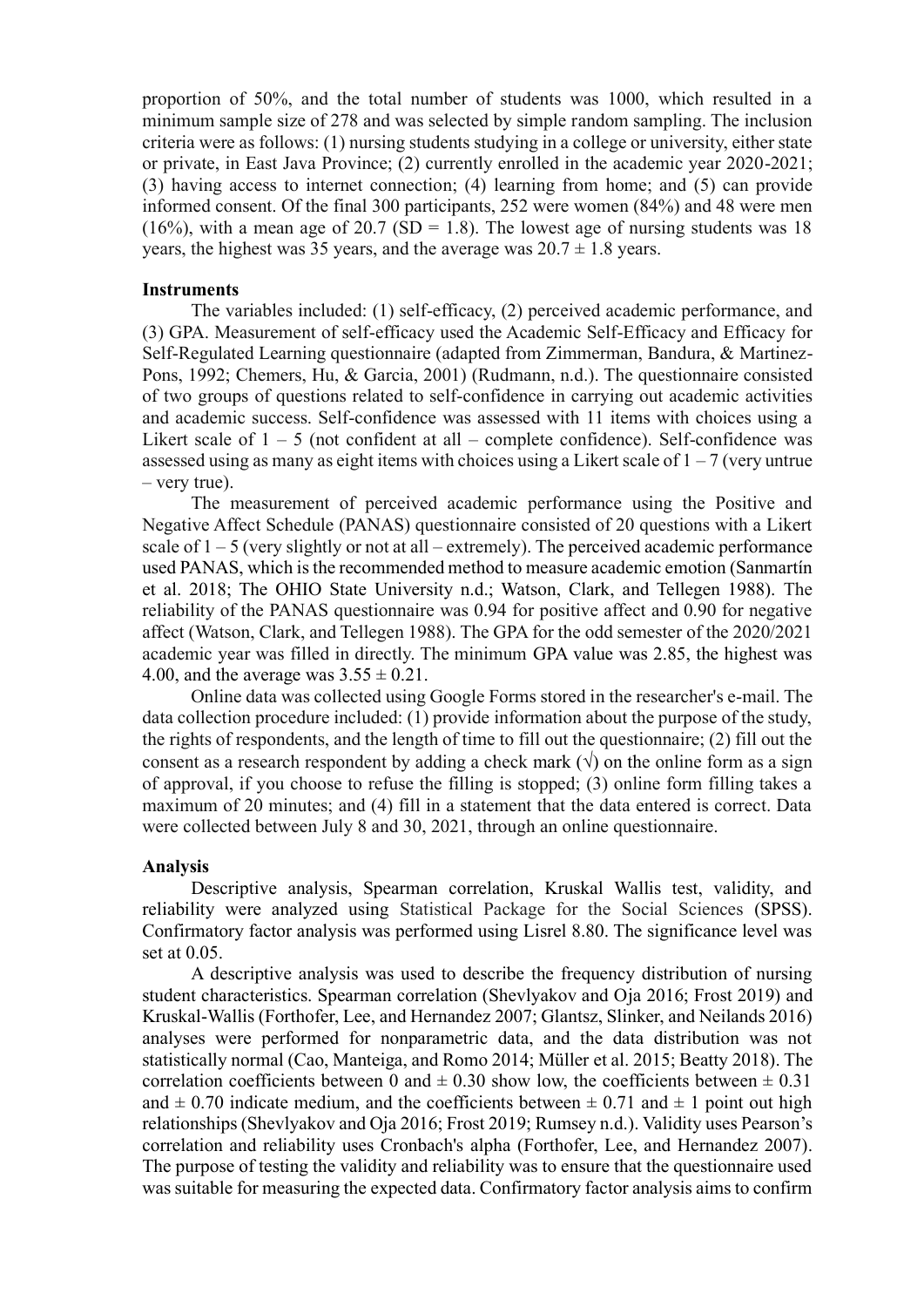the indicators (Long 1992; Thompson 2004; Brown 2015) used to measure self-efficacy and perceived academic achievement.

## **Ethical considerations**

Ethical eligibility was obtained from the Research Ethics Committee of the Health Polytechnic, Ministry of Health, Malang Number: 199 / KEPK-POLKESMA / 2021 on July 8, 2021.

## **Results**

Before analysis, the data collected were tested for the normal distribution of the characteristics of nursing students (Table 1), validity and reliability tests for self-efficacy and perceived academic questionnaires (Table 2), Spearman's correlation test between variables (Table 3), and Kruskal-Wallis test for influencing factors (Table 4). The results of the analysis of confirmatory factor indicators (questions) can be used to measure selfefficacy (Figure 1) and perceived academic achievement (Figure 2) for nursing students.

Table 1: Normality test of general nursing students' characteristics in East Java  $\mathbf{D}_{\text{max}}$ 

|                | PIOVINCE.                         |     |               |                       |               |
|----------------|-----------------------------------|-----|---------------|-----------------------|---------------|
| $\rm No$       | <b>Student Characteristics</b>    | f   | $\frac{0}{0}$ | $\chi^2$ (Chi-square) |               |
|                |                                   |     |               | Value                 | D             |
| $\mathbf{1}$   | Nursing education level:          |     |               |                       |               |
|                | Third Diploma in Nursing          | 233 | 77.7          |                       |               |
|                | <b>Bachelor of Nursing</b>        | 42  | 14.0          | 266.780               | $p \le 0.001$ |
|                | Nursing Profession                | 25  | 8.3           |                       |               |
| $\overline{2}$ | Academic year of entry:           |     |               |                       |               |
|                | 2018/2019                         | 132 | 44.0          |                       |               |
|                | 2019/2020                         | 74  | 24.7          | 17.360                | $p \le 0.001$ |
|                | 2020/2021                         | 94  | 31.3          |                       |               |
| 3              | Current semester:                 |     |               |                       |               |
|                | Semester 2                        | 84  | 28.0          |                       |               |
|                | Semester 4<br>$\bullet$           | 68  | 22.7          | 70.747                | $p \le 0.001$ |
|                | Semester 6<br>$\bullet$           | 123 | 41.0          |                       |               |
|                | Nursing Profession                | 25  | 8.3           |                       |               |
| 4              | Type of college:                  |     |               |                       |               |
|                | Polytechnics                      | 202 | 67.3          |                       |               |
|                | <b>High School</b><br>$\bullet$   | 71  | 23.7          | 165.740               | p<0.001       |
|                | University<br>$\bullet$           | 27  | 9.0           |                       |               |
| 5              | Nursing students' college status: |     |               |                       |               |
|                | Private                           | 82  | 27.3          | 61.653                | $p \le 0.001$ |
|                | <b>State</b>                      | 218 | 72.7          |                       |               |
| 6              | Nursing practice experience:      |     |               |                       |               |
|                | Never before<br>$\bullet$         | 182 | 60.7          |                       |               |
|                | Only in the hospital<br>$\bullet$ | 69  | 23.0          | 102.860               | $p \le 0.001$ |
|                | At health centers and hospitals   | 49  | 16.3          |                       |               |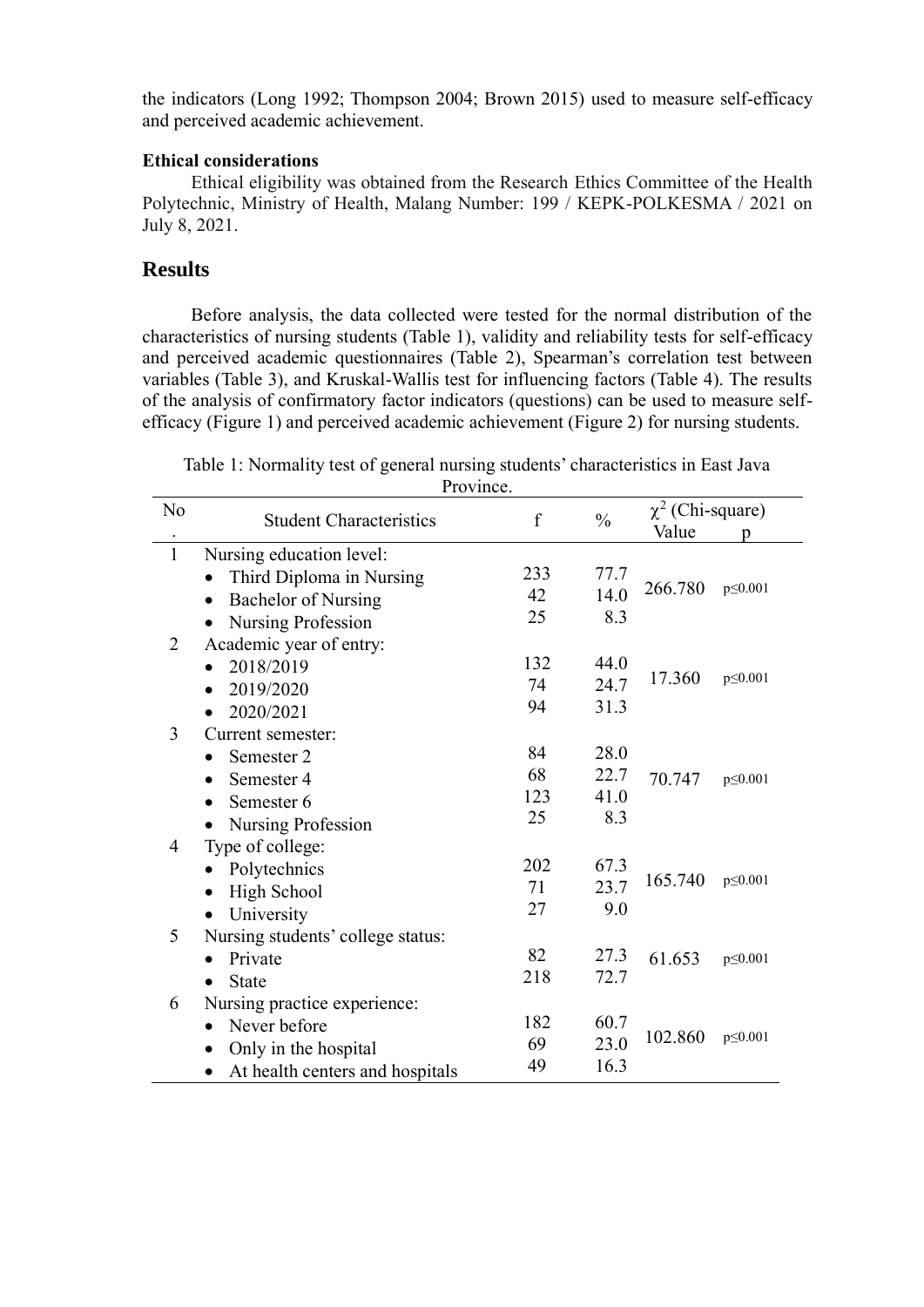|     | $\frac{1}{2}$                              |       |     |         |           |                            |                   |  |
|-----|--------------------------------------------|-------|-----|---------|-----------|----------------------------|-------------------|--|
|     | Variable / sub variable<br>(question item) | Value |     |         |           |                            |                   |  |
| No. |                                            | Min   | Max | Average | <b>SD</b> | Validity                   | Alpha<br>Cronbach |  |
|     | Self-efficacy (self-confidence             |       |     |         |           |                            |                   |  |
|     | in carrying out academic                   | 11    | 55  | 39.14   |           | $8.12 \quad 0.714 - 0.850$ | $0.941 - 0.947$   |  |
|     | $\text{activities} - 11 \text{ questions}$ |       |     |         |           |                            |                   |  |
| 2   | Self-efficacy (self-confidence             |       |     |         |           |                            |                   |  |
|     | to academic success $-8$                   | 20    | 56  | 43.13   | 6.61      | $0.755 - 0.843$            | $0.881 - 0.892$   |  |
|     | questions)                                 |       |     |         |           |                            |                   |  |
| 3   | Positive affect (10 questions)             | 15    | 50  | 31.49   | 5.39      | $0.307 - 0.687$            | $0.666 - 0.694$   |  |
| 4   | Negative affect (10 questions)             | 10    | 50  | 28.27   | 5.88      | $0.295 - 0.693$            | $0.701 - 0.762$   |  |

Table 2: Results of validity and reliability of self-efficacy and perceived academic achievement of nursing students in East Java Province.

Table 3: Spearman correlation value between self-efficacy, perceived academic, and GPA of nursing students in East Java Province.

|     | of hursing students in East Java Frovince. |          |          |              |            |  |  |  |
|-----|--------------------------------------------|----------|----------|--------------|------------|--|--|--|
|     | Perceived Academic Achievement             |          |          |              |            |  |  |  |
| No. | Variable / sub variable                    | Positive | Negative | <b>PANAS</b> | <b>GPA</b> |  |  |  |
|     |                                            | Affect   | Affect   | Category     |            |  |  |  |
|     | Self-confidence in carrying out            |          |          |              |            |  |  |  |
|     | academic activities                        |          |          |              |            |  |  |  |
|     | p-value                                    | 0.000    | 0.459    | 0.025        | 0.000      |  |  |  |
|     | Spearman correlation                       | 0.389    | 0.043    | 0.129        | 0.210      |  |  |  |
|     | Self-confidence to academic                |          |          |              |            |  |  |  |
|     | success                                    |          |          |              |            |  |  |  |
|     | p-value                                    | 0.000    | 0.704    | 0.008        | 0.014      |  |  |  |
|     | Spearman correlation<br>$\bullet$          | 0.335    | 0.022    | 0.152        | 0.141      |  |  |  |

Table 4: p value of Kruskal Wallis test of factors to self-efficacy, perceived academic achievement, and GPA of nursing students in East Java Province.

|                |                                |            |          |          | Variable (p value of Kruskal Wallis test) |            |          |  |
|----------------|--------------------------------|------------|----------|----------|-------------------------------------------|------------|----------|--|
|                |                                |            |          |          |                                           | Carrying   |          |  |
| N <sub>o</sub> | Factor                         | <b>GPA</b> | Positive | Negative | <b>PANAS</b>                              | out        | Academic |  |
|                |                                |            | Affect   | Affect   | Category                                  | academic   | success  |  |
|                |                                |            |          |          |                                           | activities |          |  |
|                | Gender                         | 0.208      | 0.002    | 0.128    | 0.520                                     | 0.964      | 0.889    |  |
| 2              | Current semester               | 0.014      | 0.631    | 0.010    | 0.565                                     | 0.267      | 0.014    |  |
|                | Year of entry                  | 0.003      | 0.087    | 0.085    | 0.188                                     | 0.905      | 0.103    |  |
| 4              | College status                 | 0.528      | 0.553    | 0.743    | 0.993                                     | 0.465      | 0.091    |  |
|                | Type of college                | 0.387      | 0.332    | 0.152    | 0.405                                     | 0.949      | 0.228    |  |
| 6              | <b>Nursing Education Level</b> | 0.310      | 0.727    | 0.122    | 0.424                                     | 0.200      | 0.001    |  |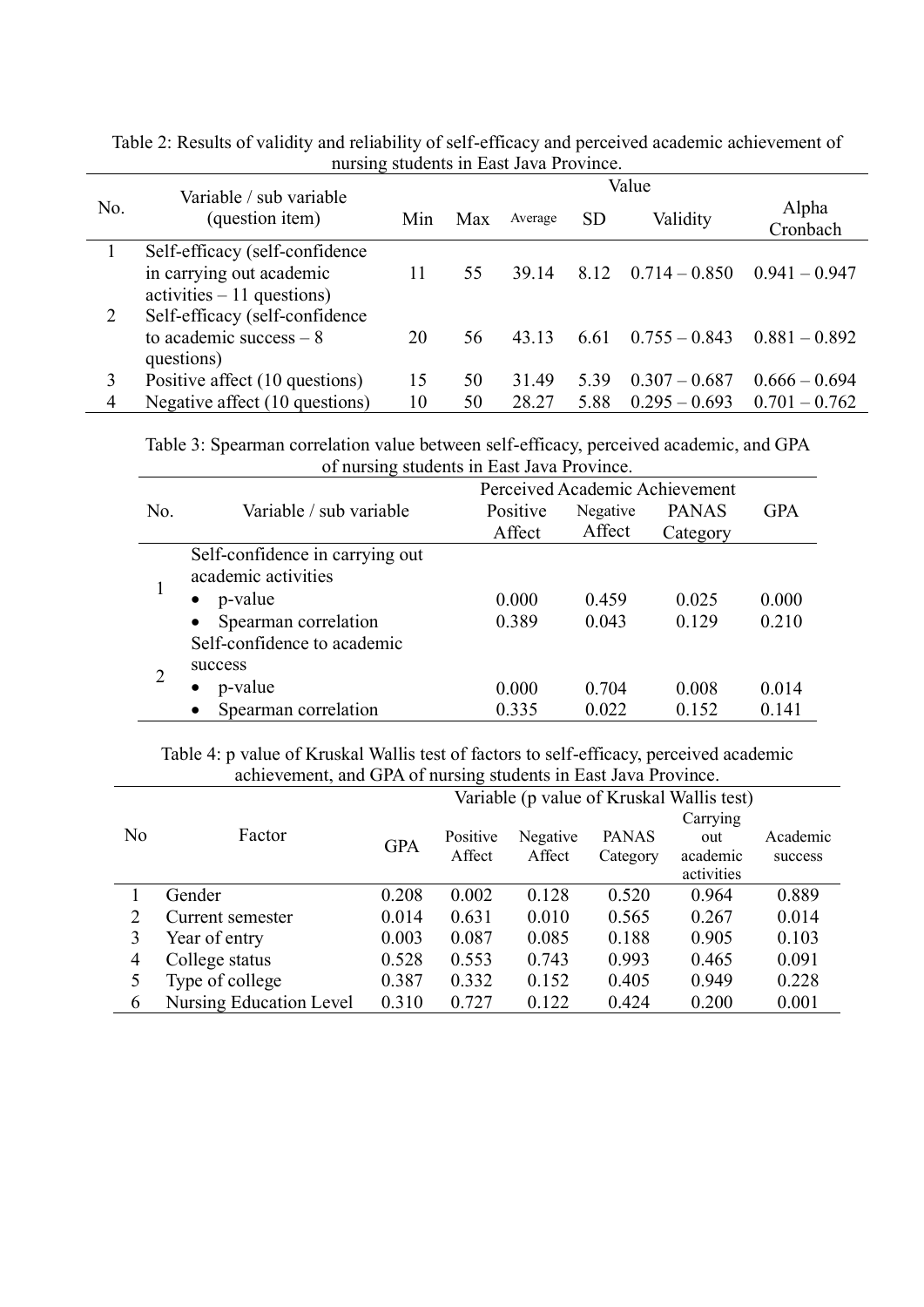

Figure 1: The t value of the confirmatory factor analysis of the question items of the selfefficacy questionnaire for nursing students in East Java Province.



Figure 2: The t-value of confirmatory factor analysis (third) of the question items of the perceived academic achievement questionnaire for nursing students in East Java Province.

## **Discussion**

#### **Characteristics of Nursing Students during the COVID-19 Pandemic**

The nursing students used as respondents fulfill Law Number 38 of 2014, which states that a nurse is an individual with an educational qualification that is recognized in Indonesia, namely Vocational and Professional. Vocational nurses acquire skills from Diploma III Nursing education, while professional nurses are experts and obtain Bachelor of Nursing and Nursing Profession. The results are represented by the level of nursing education (Table 1).

The number of Third Diploma of Nursing students was 77.7%, Bachelor of Nursing 14.0%, and 8.3% Nursing Profession. This comparison illustrates that the nursing education in this province has developed from Third Diploma since 1985 to Bachelor and Nursing Profession in 2005. Currently, there are more than 100 institutions that manage nursing programs between the vocational and professional levels in East Java Province.

There are a total of five government-owned (state) nursing institutions in East Java Province, including polytechnics and universities, while Foundation (private) also includes colleges and universities. These institutions manage nursing education at the vocational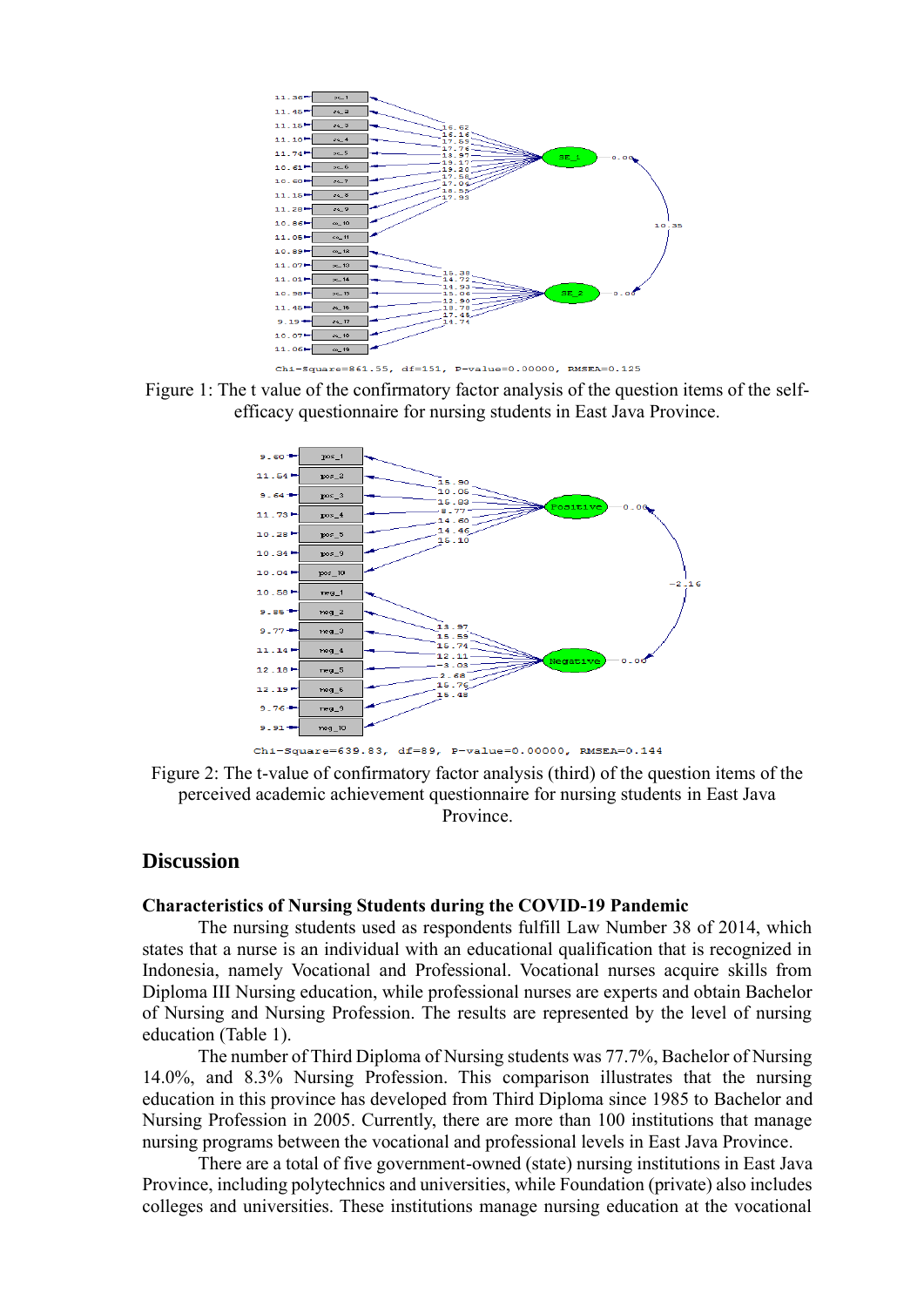and professional levels. Meanwhile, the number of students used as respondents based on ownership between the public and private sectors was 72.7% and 27.3%, respectively. Furthermore, based on the type of institution, namely polytechnic, college, and university, the numbers were 67.35%, 23.7%, and 9.0%, respectively (Table 1).

Nursing is a profession carried out by nurses and originates from the word "nurture" meaning to care, protect, or treat like a growing child, similar to motherhood (Patel and Woerner 2018; Cambridge Dictionary n.d.). The similarity of attitudes is shown by the sex ratio of the female and male namely 84.0% and 16.0% (Table 1). Female nurses are more in demand compared to males due to their innate instinct to protect and meet the needs of people.

The age of nursing students in East Java Province ranges from 18-35 years with an average of  $20.69 \pm 1.89$  years. The lowest age illustrates that the respondents in this study were currently in semester 2 of the 2020/2021 academic year (Table 1), while the highest age shows that a nursing student has the right to a lifelong education according to the 1945 Constitution and guaranteed rights as in Law Number 20 of 2003 concerning the National Education System.

The respondents also consist of students from different academic years of entry from 2018/2019 to 2020/2021 (Table 1). Based on the results, a full academic year, namely 2020/2021 was carried out from home, while students that were not in the second semester carried out at least one practical activity before the COVID-19 pandemic.

A total of 39.3% students had practiced in real health care settings (Table 1), while others at the nursing profession level continued practicing even during the pandemic. Practical learning aims to adapt nurses to provide real-life care and is not replaceable by other forms of learning, especially online learning. However, practical experience during the pandemic is perceived as scary and creates anxiety due to the lack of skills to apply for patients, which potentially leads to the infection of a nurse and the family. Efforts to reduce negative practical experiences include maintaining discipline and complying with practice rules, personal training at home using online learning resources, increasing self-awareness when in contact with patients, and adhering to established health protocols.

The questionnaire used for self-efficacy data was the Academic Self-Efficacy and Efficacy for Self-Regulated Learning adapted from Zimmerman, Bandura, & Martinez-Pons, 1992; Chemers, Hu, & Garcia, 2001 (Rudmann, n.d.), while the perceived academic achievement used PANAS, which is the recommended method for measuring academic emotion (Sanmartín et al. 2018; Watson, Clark, and Tellegen 1988; The OHIO State University n.d.). The data collected were then tested for validity and reliability using product moment correlation and Cronbach's alpha  $(\alpha)$ , respectively, with licensed SPSS version 24.

The validity of each question item had a probability value of less than the alpha test set at 0.05 (Table 2); therefore, the question item is valid for use. Furthermore, the reliability of each question item had a minimum value of 0.666 (Table 2). Statistically, the reliability is acceptable when the value is up to at least 0.70 (Taherdoost 2016; Mohaffyza Mohamad et al. 2015; Mohajan 2017).

### **Self-Efficacy of Nursing Students during the COVID-19 Pandemic**

Self-efficacy is needed to improve performance, especially in practical learning processes aimed at adapting nurses to real-life situations. It comprises self-confidence in carrying out learning and academic success with an average value and standard deviation of 39.14  $\pm$  8.12 and 43.13  $\pm$  6.61, respectively (Table 2). Furthermore, self-confidence determines nursing students' ability to learn from home, whereas academic success is presented as GPA.

Self-efficacy influences human behavior, especially nursing students, through four psychological processes (Macovei 2018): (1) cognition reflected in personal goals and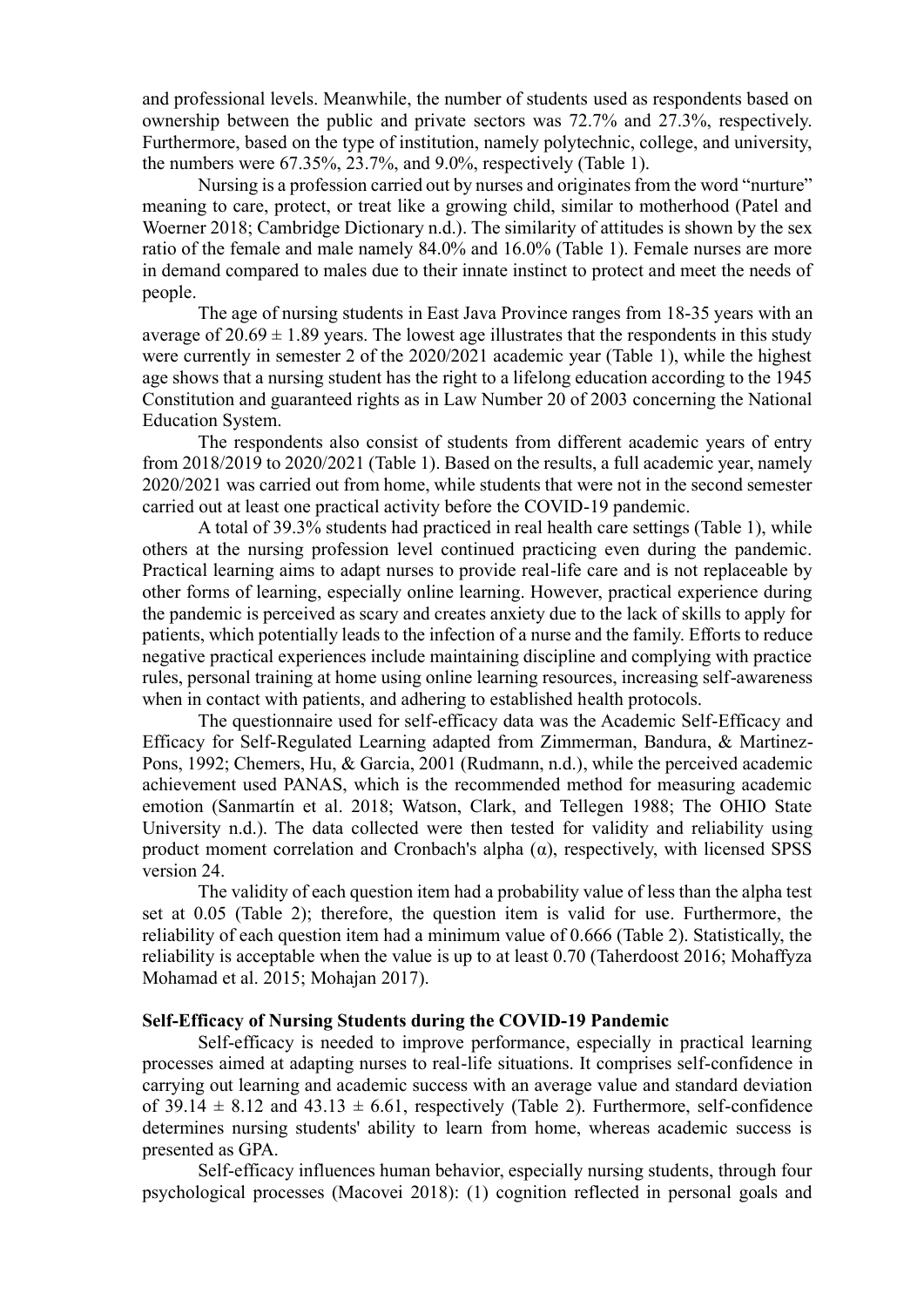intensity to achieve; (2) motivation related to goal setting, effort, persistence, and resistance to failure; (3) affective processes related to self-regulation; and (4) a selection process that supports the achievement of objectives. Bandura explained that the main sources of selfefficacy are experiences of success and failure, exemplified by social models and persuasion, as well as physiological responses (somatic and emotional status) (Bandura 1997; Macovei 2018). Empirically, self-efficacy influences nursing students' academic motivation to decide on appropriate activities, level of effort, persistence, and emotional reactions (Zimmerman 2000). It is a direct response to self-change and imitation of a model owing to persuasion and physiological responses. In addition, self-efficacy is an indicator of individual change (Amiruzzaman 2020).

Furthermore, self-efficacy is needed, particularly during the COVID-19 pandemic, which requires nursing students to study from home (Kemdikbud RI 2020). It is acquired by actively seeking information through credible learning sources, simulating nursing actions at home with audio-video guidance from tutors, and increasing learning independence. However, some students felt less confident when they were required to practice directly.

The self-efficacy questionnaire to measure self-confidence in learning and academic success had a minimum validity value of 0.714 and a reliability of 0.881. Furthermore, the questionnaire for the category of self-confidence in learning and academic success had reliabilities of 0.947 and 0.902, respectively (Table 2). The confirmatory factor analysis result of the self-efficacy questionnaire had a licensed value of Lisrel 8.80 (Figure 1), while the t-value exceeded the set value of 1.96. Statistically, this shows that all the question items in the self-efficacy questionnaire are consistent and therefore applicable for measuring the self-efficacy of nursing students.

#### **Perceived academic control of Nursing Students during the COVID-19 Pandemic**

Perceived academic control aims to measure the positive and negative affect of nursing students using the PANAS questionnaire as an academic emotion (Sanmartín et al. 2018; The OHIO State University n.d.; Watson, Clark, and Tellegen 1988). The positive and negative affects had an average value and standard deviation of  $31.59 \pm 5.39$  and  $28.27$  $\pm$  5.88 respectively (Table 2). Furthermore, the values of positive and negative affects were compared. If the positive affect value is greater than the negative affect value, then the nursing student is placed in the positive affect category. In contrast, when the positive affect value was less than the negative affect value, the student was placed in the negative affect category. Based on the results, 89.0% nursing students had positive affect, while 11.0% had negative affect (Table 1).

Perceived academics, also called academic control, are a continuum that distinguishes between two groups of students with low and high control. Students with low control are prone to failure and are less oriented, whereas others with high control are academically successful and mastery-oriented. Furthermore, students with low control have different academic trajectories in terms of cognition, emotion, motivation, and achievement (Perry, Hall, and Ruthig 2005). These conditions describe the types of university student.

Academic control plays two important roles (Perry, Hall, and Ruthig 2005) in nursing learning. First, it affects achievement motivation, such as in the early days of university students. Second, it affects academic results. These two roles are not only for students, but also for tutors to determine the learning methods used for students with high and low perceived academics. For example, the discussion learning method might be suitable for students with high perceived academic performance as it provides autonomy for thinking, or the lecture learning method may be suitable for students with low perceived academic performance because it is structured and predictable.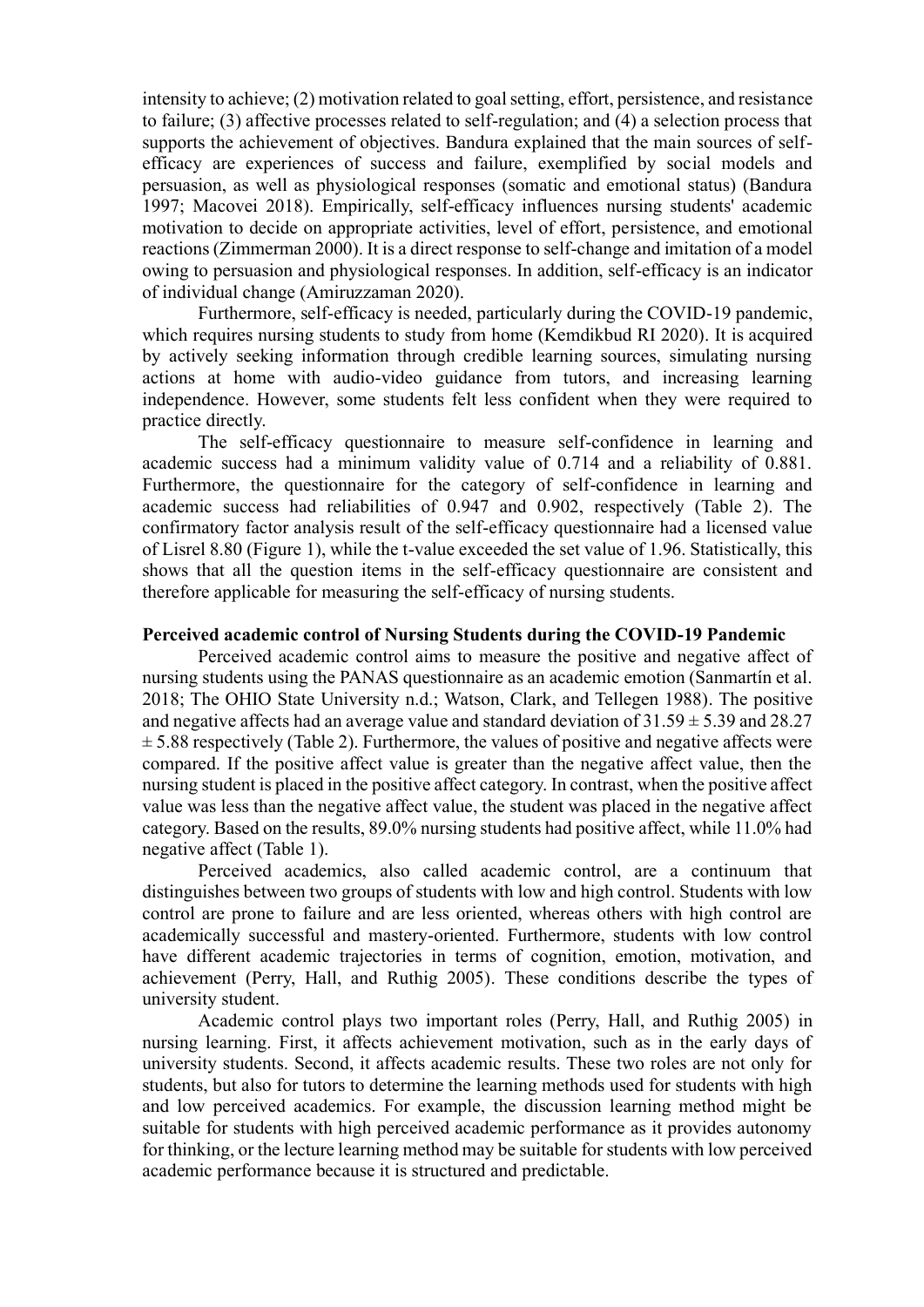Positive and negative affects are important emotions in nursing students' learning. The Journal of Medical Education states that emotions are always present in academic and clinical settings (Artino, Holmboe, and Durning 2012). Furthermore, nursing students' emotions of hope, worry, and relief tend to affect their motivation, preparation, and learning strategies. A previous study stated that emotions are completely measured using positive and negative affect (Artino, Holmboe, and Durning 2012; Lehman 2019), because affect is an emotional segment of attitudes (Gibson et al. 2012).

Positive and negative emotions determine the success of nursing students in theoretical and practical learning. In general, positive emotions exert an adaptive effect on learning and achievement, whereas negative emotions tend to have a non-adaptive effect. Besides, learning theory, practicum, and practice produce achievement emotions (Artino, Holmboe, and Durning 2012). Achievement emotions can affect cognitive, motivational, and learning strategies as well as overall performance.

The PANAS questionnaire consisted of positive affect on odd-numbered items and negative affect on even-numbered items; hence, each affect had 10 questions. Based on the results, the lowest validity and reliability were 0.325 and 0.666, respectively (Table 2), and were categorized as weak. Furthermore, the confirmatory factor analysis of the question items as positive and negative affect indicators had a t-value greater than 1.96. In addition, a third confirmatory factor analysis (Figure 2) was performed and a t-value greater than the specified value was obtained. Therefore, only question items with a t-value greater than 1.96 are used to measure positive (7 items) and negative (8 items) affect for nursing students in Indonesia.

#### **Grade Point Average (GPA) of Nursing Students during the COVID-19 Pandemic**

The academic success of nursing students is indicated by the semester grade point average (GPA) with an average and standard deviation of  $3.55 \pm 0.21$  (Table 1). The odd semester GPA for the 2020/2021 academic year was used, with the consideration that theoretical and practical learning for all nursing students was carried out from home (online). Nursing Profession students carried out practical learning activities in the healthcare setting according to the health protocols and evaluation of infection using antigen swabs regularly.

The GPA was, as expected, greater than 3.00 for academic programs and more than 3.50 for professional programs (Menristekdikti RI 2015) on a scale of 1.00 – 4.00. Meanwhile, self-regulation, as one of the adaptive functions of emotions (Ahmed et al. 2013), produces an achievement index. Boekaerts (2007) stated that self-regulation is a goal-directed, dynamic, and interactive process that indicates the completion of nursing students' learning tasks. Furthermore, the suitability between personal goals and completed tasks generates positive emotions that determine learning achievements. When inadequate, it produces negative emotions that help nursing students avoid tasks to maintain their selfimage (Ahmed et al. 2013). Practical learning for nursing students during COVID-19 has produced various perceptions, including less practical experience and practice time, few nursing actions taken, as well as increased stress and awareness. This is because hospitals, as a practical place for nursing students, are used to serve COVID-19 patients; therefore, the capacity to treat non-COVID-19 patients is reduced (Kemkes RI 2021). As the GPA has been achieved, students are expected to be allowed to practice nursing in hospitals with strict health protocols during the pandemic.

### **The Relationship between Self-Efficacy and Perceived Academic Achievement and Grade Point Average of Nursing Students during the COVID-19 Pandemic**

A significant relationship was found between self-efficacy, perceived academics, positive affect, and GPA, but not in negative affect (Table 3). The significant Spearman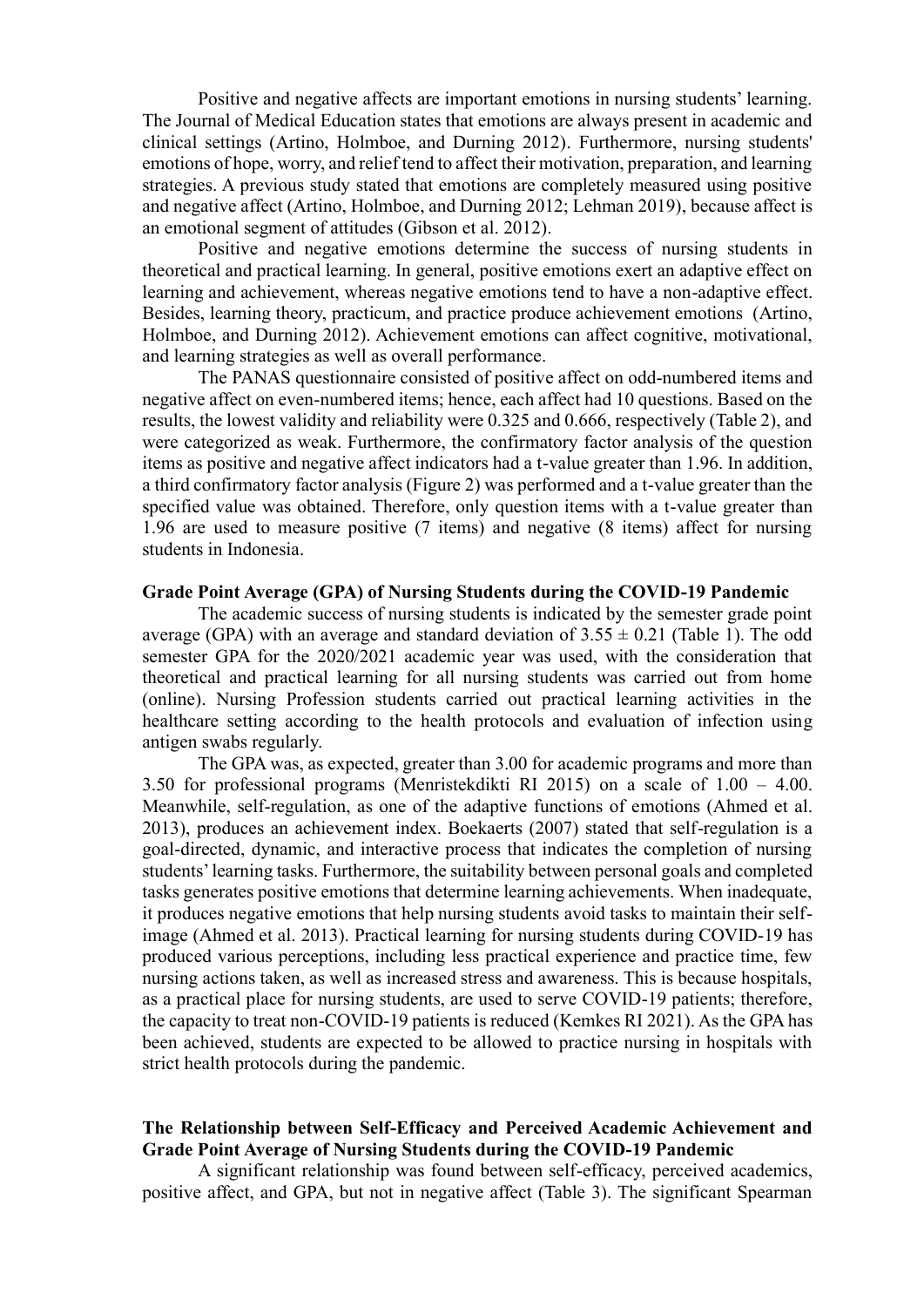correlation value was  $0.141 - 0.389$ , which is statistically weak (Frost 2019; Shevlyakov and Oja 2016; Rumsey n.d.). Self-efficacy predicts a reliable life outcome (Tommasi et al. 2018), and is an important attribute needed in nursing to provide care for patients. Research on university students has revealed that self-efficacy is strongly related to academic perception (Yip 2021; Macakova and Wood 2020).

Caprara, Steca, Gerbino, Paciello, and Vecchio in 2006 showed th at self-efficacy with positive emotions strongly contributes to satisfaction and self-esteem, while Bandura, Barbaranelli, Caprara, and Pastorelli in 1996 found that self-efficacy had a positive effect on academic achievement. Furthermore, Caprara, Vecchione, Barbaranelli, and Alessandri in 2013 showed that emotional stability increases with age and increases self-efficacy in managing negative emotions (Tommasi et al. 2018). Confidence also positively influences academic performance indirectly through motivation (De Feyter et al. 2012).

Self-efficacy plays a role in expressing positive emotions, such as joy and happiness, or negative emotions, such as sadness or anger, when interacting with others. In addition, it expresses individual traits and facilitates social relationships (Tommasi et al. 2018). Meanwhile, the GPA is a result of motivation based on the theory of achievement motivation and emotion by Weiner (1985, 1995). This theory states that a student who attributes a series of failures to a lack of effort has a better prognosis academically than others who associate failure with a lack of ability (Perry, Hall, and Ruthig 2005). Selfefficacy can significantly predict GPA (Yip 2021).

A previous study on the relationship between self-efficacy, affect, and GPA reported that anxiety is negatively related to GPA, whereas GPA is related to positive affect (Ahmed et al. 2013). However, the development of academic emotions has implications for selfefficacy and GPA (Ahmed et al. 2013). This is in line with the results obtained in this study, which showed that self-efficacy is related to positive affect and GPA (Table 3), although the relationship is weak. In addition, self-efficacy is related to affect, which has been categorized based on dominant values.

### **Factors Influencing Self-Efficacy, Perceived Academic Achievement, and Grade Point Average of Nursing Students during the COVID-19 Pandemic**

The results of the normality test using  $\chi^2$  revealed that the probability value of each factor variable was less than the set value of 0.05 (Table 1); hence, the data distribution was declared abnormal, and a nonparametric test was needed for further analysis (Hollander, Wolfe, and Chicken 2014; Cao, Manteiga, and Romo 2014). Nonparametric analysis assesses the influencing factors using the Kruskal–Wallis test to compare the influence of a group (Murphy and Morrison 2015).

Gender does not influence GPA and self-efficacy but influences the affect or emotion. The GPA is the result of knowledge processing through thinking and is part of the right of every student, while self-efficacy is the belief in self-control by thinking, motivating, and behaving (Bandura 1999). This study identifies self-efficacy as an individual's belief to succeed in attending nursing education programs. The self-efficacy of nursing students is strongly influenced by their motivation during the beginning of the academic year. Male students have a higher growth rate of self-efficacy in managing negative emotions than female students, but this is not significantly related to emotional stability and self-efficacy (De Feyter et al. 2012).

Gender influences affection or emotions. Meanwhile, nursing practice learning requires affect or emotion to understand a patient's needs. The nursing practice aims to provide care to patients through physical and emotional stimulation; hence, male and female students need to adjust emotionally (Carlton et al. 2020). A study conducted in Yogyakarta highlighted that female students have higher and better emotional regulation abilities than male students (Alhadi et al. 2019). Moreover, emotional management is an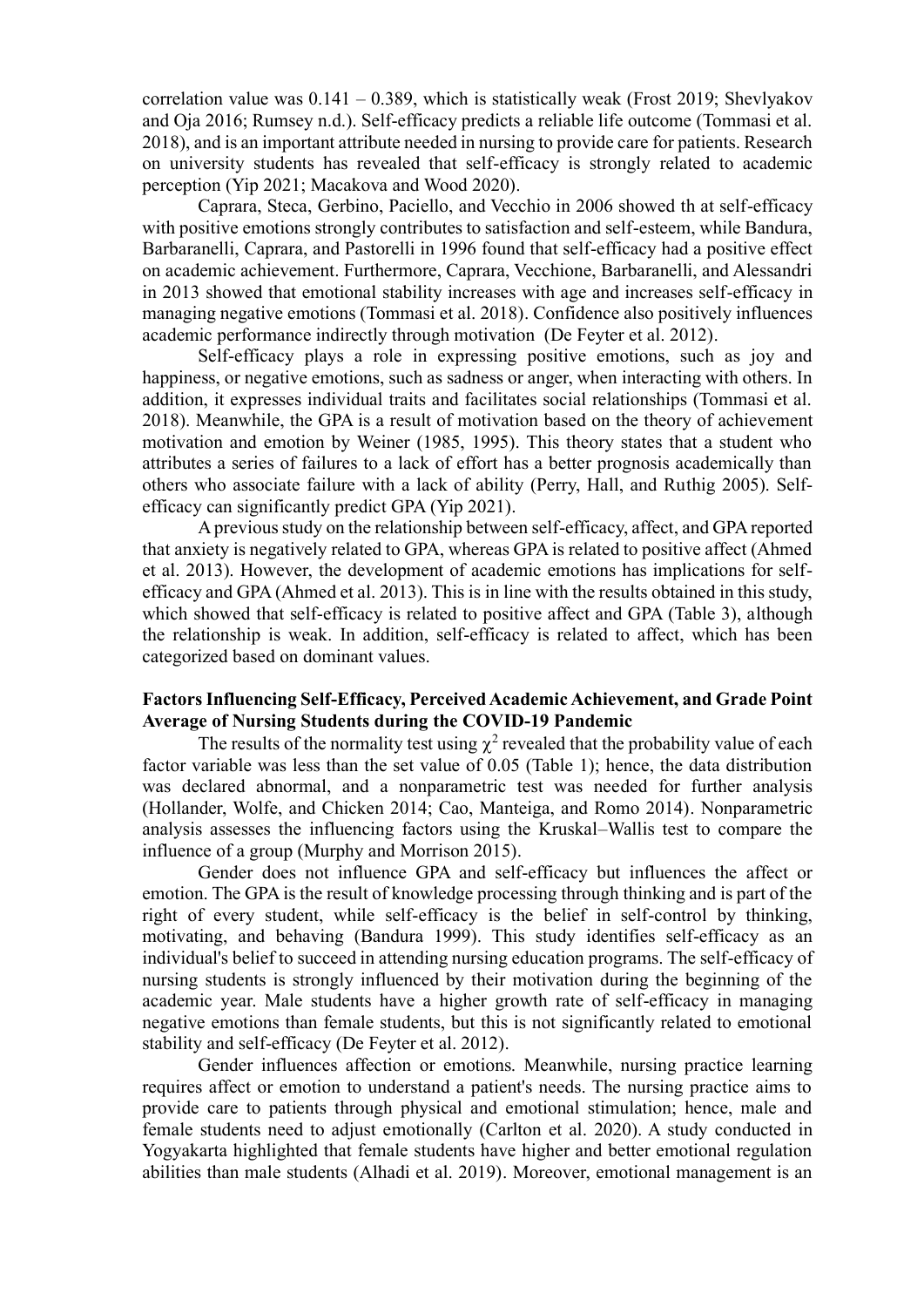important element in controlling student behavior. This condition explains the larger proportion of female nurses compared to male nurses.

The current semester is another factor affecting self-efficacy, perception control, and GPA (Table 4). The study time indicated in the current semester increases selfconfidence and emotional control based on the thinking ability of students after learning about psychology, mental nursing, management, and the practice of fulfilling basic human needs (AINEC/AIPNI 2021) to increase the maturity of nursing students.

Nursing students who implement practical learning based on the theory of basic human needs according to Abraham Maslow (1970) tend to have a sense of belonging and self-esteem. The need for belongingness as a prospective nurse arises after realizing that others need nursing, while self-esteem is obtained from the appreciation of patients and families when receiving care during practical learning. Therefore, these two attributes increase the self-efficacy and emotions of nursing students.

The length of study affects GPA; the longer the semester, the more complex the learning process, which requires cognitive, behavioral, and action skills integrated into practical learning. Additionally, the complexity of skills in practical learning allows tutors to evaluate and assess nursing students with various components of success; hence, the best assessment is provided. The GPA of students (Table 1) fulfilled the minimum standard for diploma and bachelor degree of 2.76 and Profession of 3.00, respectively (Menristekdikti RI 2015). The length of study is also determined by the level of education obtained and increases emotions that affect self-efficacy, especially self-confidence.

The educational level has no effect on perception control and GPA but affects selfefficacy (Table 4). The concepts of basic human needs, psychology, and mental nursing courses (AINEC/AIPNI 2021) studied at all levels of nursing education increase maturity; therefore, nurses are able to control their emotions. Furthermore, emotions affect thoughts and behavior (Cherry 2020), as demonstrated by the GPA. Assessment standards for nursing students at various levels of education have been established using generally accepted standards (Menristekdikti RI 2015).

## **Implications and limitations**

The measurement of self-efficacy and perceived academic performance of new nursing students is useful in determining their self-confidence and emotional status in completing nursing education. The self-efficacy of nursing students is necessary in learning, especially during clinical practice because nursing clinical practice requires high independence, even though it is the responsibility of the clinical instructor. The success of completing clinical learning is also determined by students' emotions during clinical learning, because patients who are provided nursing services have different characteristics and needs, even though they have the same nursing problem. The Academic Self-Efficacy and Efficacy for Self-Regulated Learning and the PANAS questionnaires can be adapted as a measure of self-efficacy and perceived academic performance of new nursing students in Indonesia.

A limitation of this study was that there was no self-efficacy and perceived academic questionnaire that has been translated, thus professional translators and experts are needed to validate the translation so that the meaning does not change. Another limitation was that when the subjects filled out the online questionnaire, their non-verbal response was not known directly. The results of the study can help education managers or lecturers consider self-efficacy and the perceived academic value of new students in completing nursing education.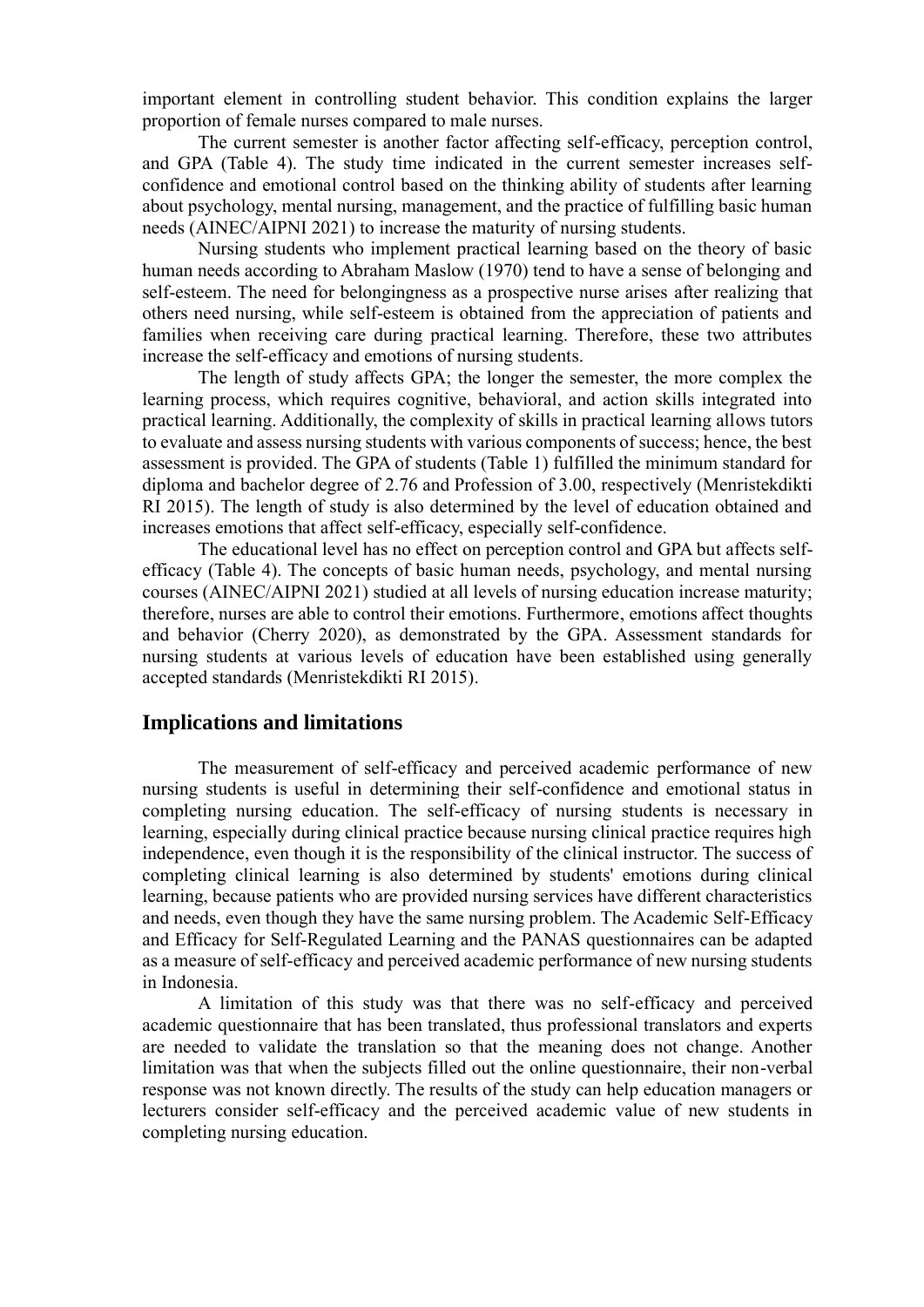## **Conclusions**

Self-efficacy regarding self-confidence in carrying out learning activities and academic success were moderately related to perceived academics, especially in students with positive affect, and weakly related to the GPA value of nursing students during the COVID-19 pandemic. Factors influencing self-efficacy, perceived academics, and GPA of nursing students during COVID-19 included gender, current semester, academic year of entry, and level of nursing education.

## **Data Availability**

The data tables used to support the finding of this study are available upon request to the corresponding author.

## **Conflicts of Interest**

The authors declares that there is no conflict of interest regarding the publication of this paper.

## **Funding Statement**

Research grant from Poltekkes Kemenkes Malang in 2021, Number HK.02.03/1.4/0980/2021.

## **Acknowledgments**

The author would like to thank the Director of Poltekkes Kemenkes Malang and the respondents.

## **Authors Contribution**

S, SM, and WM contributed to conceptualization, methodology, supervisions, analysis, project management, writing original draft, writing a review, and editing. MS and LMA also contributed in methodology, supervisions, validations, project management. All authors have read and approved the manuscript.

## **References**

- Ahmed, Wondimu, Greetje van der Werf, Hans Kuyper, and Alexander Minnaert. 2013. "Emotions, Self-Regulated Learning, and Achievement in Mathematics: A Growth Curve Analysis." *Journal of Educational Psychology* 105 (1): 150–61. https://doi.org/10.1037/a0030160.
- AINEC/AIPNI. 2021. *Kurikulum Inti Pendidikan Ners Indonesia 2021*. 1st ed. Jakarta: Asosiasi Institusi Pendidikan Ners Indonesia.
- Alhadi, Said, Wahyu Nanda Eka Saputra, Purwadi Purwadi, Siti Muyana, Agus Supriyanto, and Dwi Fatmawati. 2019. "Self-Regulation of Emotion in Students in Yogyakarta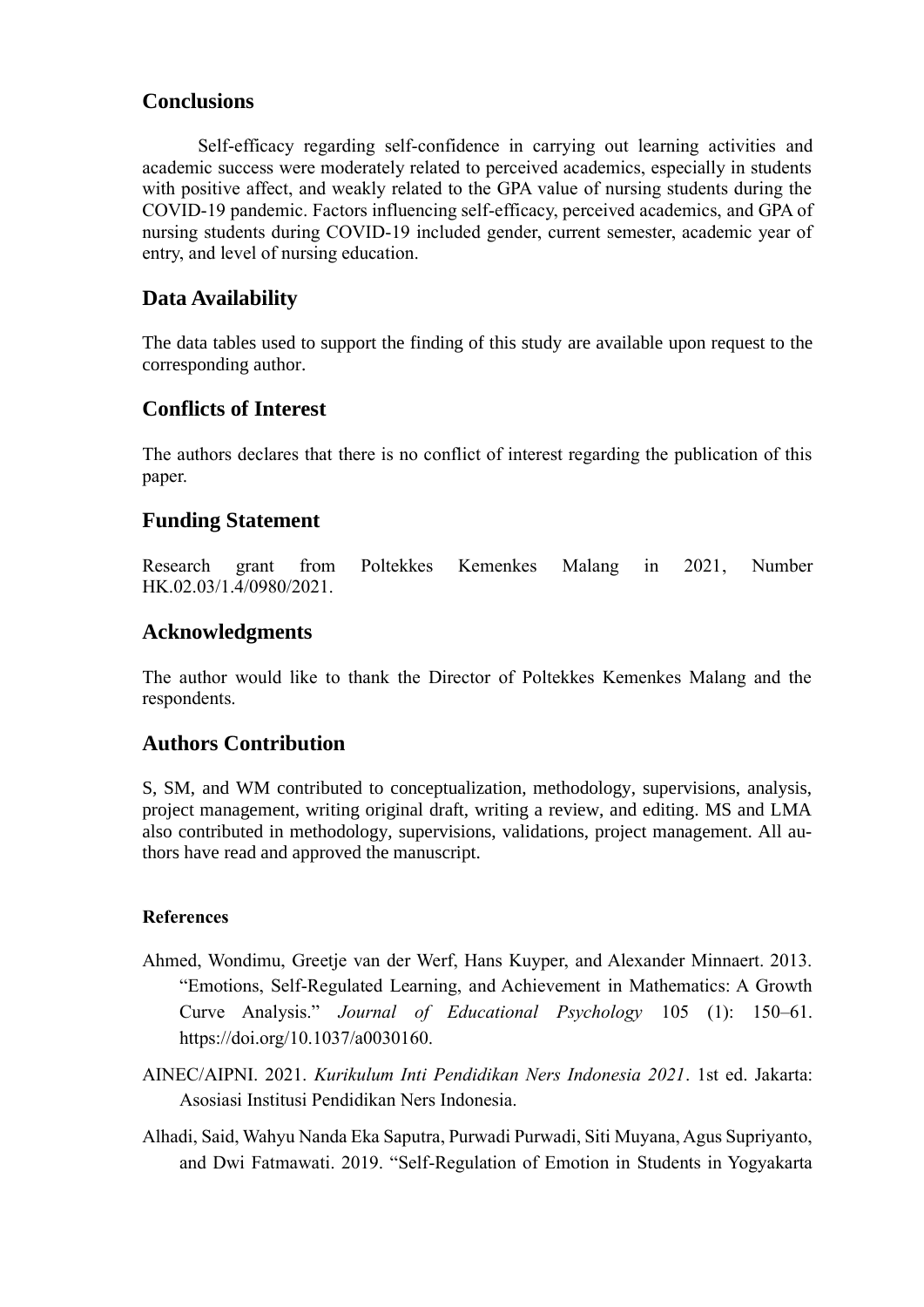Indonesia: Gender Differences." *Jurnal Kajian Bimbingan Dan Konseling* 4 (3): 82– 87. https://doi.org/10.17977/UM001V4I32019P082.

- Amiruzzaman, Stefanie. 2020. "A Validity and Reliability Study of Undergraduate Students' Engagement, Self-Efficacy, and Course Selection Decision-Making Scales." Kent State State University. https://etd.ohiolink.edu/apexprod/rws\_etd/send\_file/send?accession=kent159342898 1293444&disposition=inline.
- Artino, Anthony R., Eric S. Holmboe, and Steven J. Durning. 2012. "Control-Value Theory: Using Achievement Emotions to Improve Understanding of Motivation, Learning, and Performance in Medical Education: AMEE Guide No. 64." *Medical Teacher* 34 (3): e148-160. https://doi.org/10.3109/0142159X.2012.651515.
- Bandura, Albert. 1997. *Self-Efficacy: The Exercise of Control*. New York: W. H. Freeman  $\&$  Co.

http://libgen.rs/book/index.php?md5=FF0002D9F8D9493B0AB3300386A1A7D7.

———. 1999. *Self-Efficacy in Changing Societies*. First Ed. New York: Cambridge University Press. www.cambridge.org/9780521474672.

- Beatty, Warren. 2018. *Decision Support Using Nonparametric Statistics*. Switzerland: Springer Nature. https://doi.org/10.1007/978-3-319-68264-8.
- Brown, Timothy A. 2015. *Confirmatory Factor Analysis for Applied Research*. *The American Statistician*. Second. Vol. 62. New York: The Guilford Press. https://doi.org/10.1198/tas.2008.s98.
- Cambridge Dictionary. n.d. "NURTURE | Meaning in the Cambridge English Dictionary." Accessed August 1, 2021. https://dictionary.cambridge.org/dictionary/english/nurture.
- Cao, Ricardo, Wenceslao González Manteiga, and Juan Romo, eds. 2014. "Nonparametric Statistics." In *Springer Proceedings in Mathematics & Statistics, Volume 175*, 231. Springer Nature. https://doi.org/10.1007/978-3-319-41582-6.
- Carlton, Sara, Abbey Harrison, Sydney Honoré, and Leilani B Goodmon. 2020. "Conceal, Don't Feel: Gender Differences in Implicit and Explicit Expressions of Emotions." *Modern Psychological Studies* 25 (1): 10. https://scholar.utc.edu/mpsAvailableat:https://scholar.utc.edu/mps/vol25/iss1/10.
- Cherry, Kendra. 2020. "Overview of the 6 Major Theories of Emotion." 2020. https://www.verywellmind.com/theories-of-emotion-2795717.
- Feyter, Tim De, Ralf Caers, Claudia Vigna, and Dries Berings. 2012. "Unraveling the Impact of the Big Five Personality Traits on Academic Performance: The Moderating and Mediating Effects of Self-Efficacy and Academic Motivation." *Learning and Individual Differences* 22 (4): 439–48. https://doi.org/10.1016/J.LINDIF.2012.03.013.
- Forthofer, Ronald N., Eun Sul Lee, and Mike Hernandez. 2007. *Biostatistics: Analysis, and to Design, A Guide Discovery*. Burlington, MA: Elsevier. http://library.lol/main/5EB8824580E860997136DA1C7C215AFC.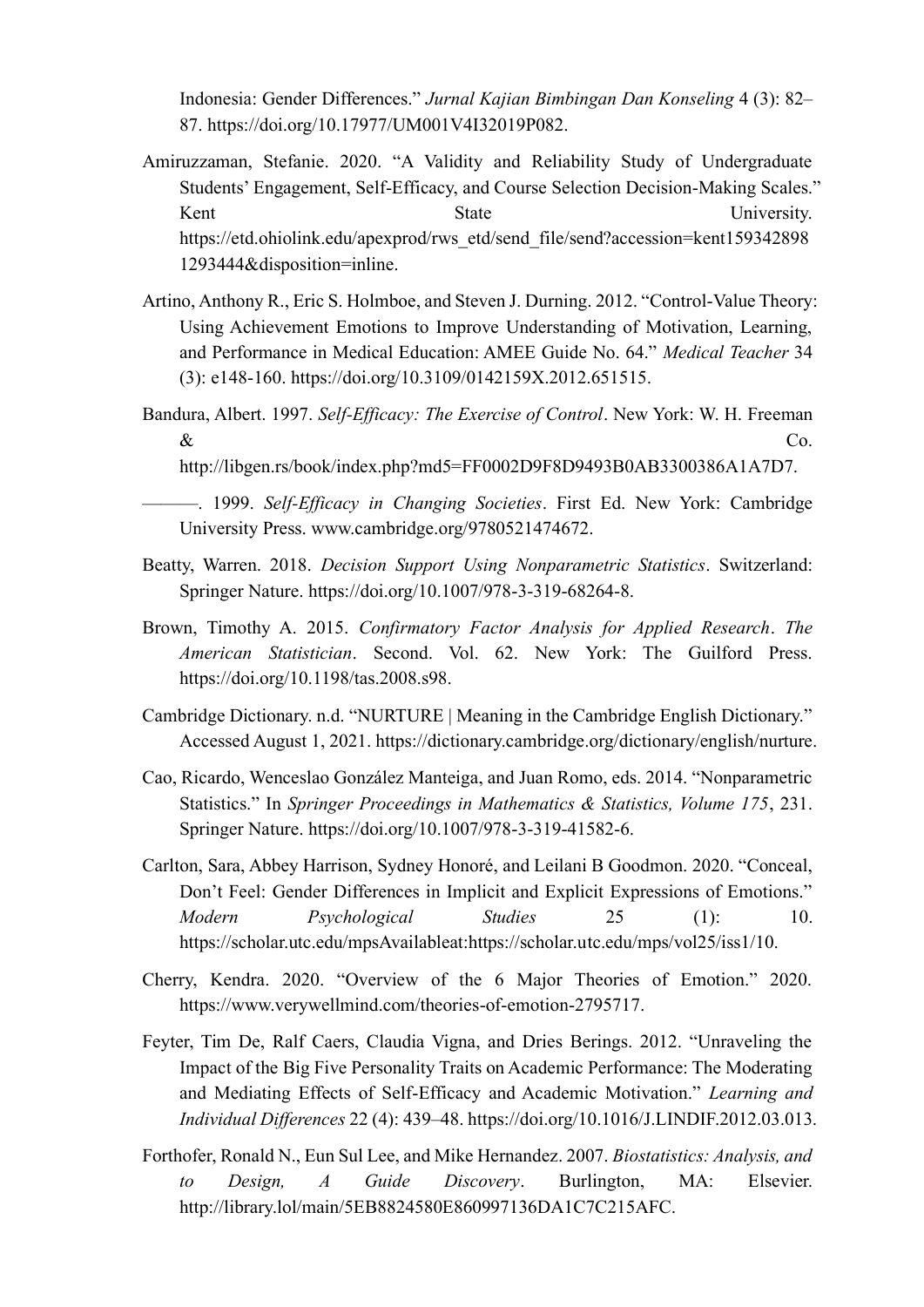- Frost, Jim. 2019. *Introduction to Statistics*. Pennsylvania: Statistics By Jim Publishing. https://statisticsbyjim.com/basics/correlations/.
- Gibson, James L., John M. Ivancevich, James H. Donelly, and Robert Konopaske. 2012. *Organizations : Behavior, Structure, Processes*. 14th ed. Vol. 66. New York: McGraw-Hill.
- Glantsz, Stanton A., Bryan K. Slinker, and Torsten B. Neilands. 2016. *Primer of Applied Regression & Analysis of Variance*. Third. New York: The McGraw-Hill Companies, Inc. http://library.lol/main/FD5DB6CF642A8FA846F8E71F6AD2303E.
- Gonida, Eleftheria N., and Angeliki Leondari. 2011. "Patterns of Motivation among Adolescents with Biased and Accurate Self-Efficacy Beliefs." *International Journal of Educational Research* 50 (4): 209–20. https://doi.org/10.1016/j.ijer.2011.08.002.
- Hollander, Myles, Douglas A. Wolfe, and Eric Chicken. 2014. *Nonparametric Statistical Methods*. Third. New Jersey: John Wiley & Sons, Inc.
- Kemdikbud RI. 2020. "Kemendikbud Terbitkan Pedoman Penyelenggaraan Belajar Dari Rumah." 2020. https://www.kemdikbud.go.id/main/blog/2020/05/kemendikbudterbitkan-pedoman-penyelenggaraan-belajar-dari-rumah.
- Kemkes RI. 2021. "Surat Edaran Nomor HK.02.01/MENKES/2/2021 Tentang Peningkatan Kapasitas Perawatan Pasien Coronavirus Disease 2019 (COVID-19) Pada Rumah Sakit Penyelenggara Pelayanan Coronavirus Disease 2019 (COVID-19) Di Lingkungan Kementerian Kesehatan." Jakarta: Kementerian Kesehatan RI. https://persi.or.id/wp-content/uploads/2021/01/semenkes122021.pdf.
- Lehman, Alison N. 2019. "The Role Of Perceived Academic Control, Preoccupation With Failure, And Academic Emotions On Major Satisfaction Recommended Citation." Illinois State University. https://ir.library.illinoisstate.edu/etd/1105.
- Long, J. Scott. 1992. *Confirmatory Factor Analysis: A Preface to Lisrel. Quantitative Applications in the Social Sciences*. New Delhi: Sage Publications.
- Macakova, Viviana, and Clare Wood. 2020. "The Relationship between Academic Achievement, Self-Efficacy, Implicit Theories and Basic Psychological Needs Satisfaction among University Students\*." *Studies in Higher Education*. https://doi.org/10.1080/03075079.2020.1739017.
- Macovei, Crenguța Mihaela. 2018. "Academic Self-Efficacy In Military Higher Education: Assessment Of The Psychometric Qualities Of Perceived Academic Efficacy Scale." In *International Conference KNOWLEDGE-BASED ORGANIZATION*, 311–16. De Gruyyer. https://doi.org/10.1515/kbo-2018-0108.
- Menristekdikti RI. 2015. *Permenristekdikti Nomor 44 Tahun 2015 Tentang Standar Nasional Pendidikan Tinggi*. Indonesia.
- Mohaffyza Mohamad, Mimi, Nor Lisa Sulaiman, Lai Chee Sern, and Kahirol Mohd Salleh. 2015. "Measuring the Validity and Reliability of Research Instruments." In *4th World Congress on Technical and Vocational Education and Training (WoCTVET), 5th–6th*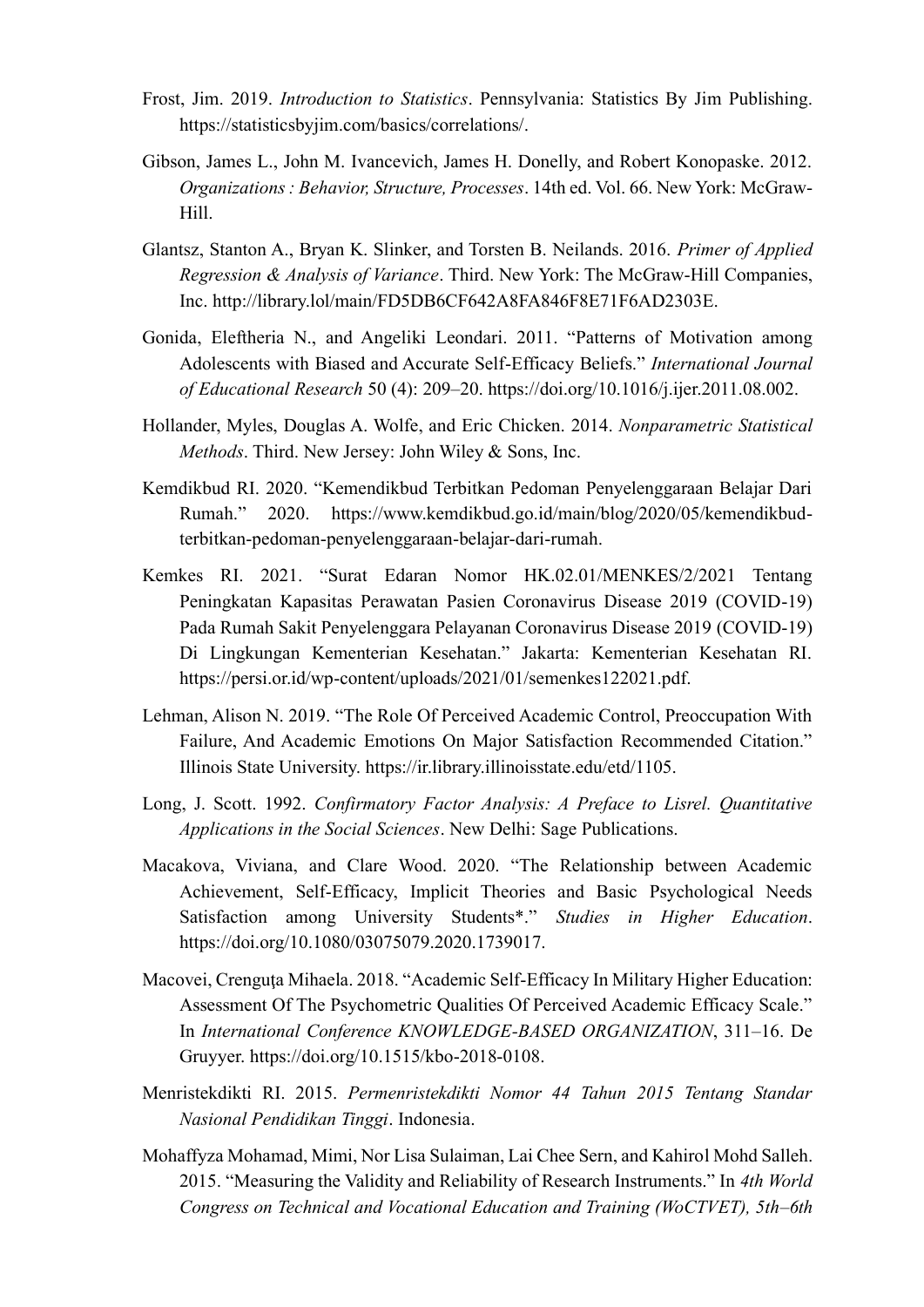*November 2014, Malaysia*, 204:164–71. Malaysia: Procedia - Social and Behavioral Sciences. https://doi.org/10.1016/j.sbspro.2015.08.129.

- Mohajan, Haradhan Kumar. 2017. "Two Criteria for Good Measurements in Research: Validity and Reliability." *Annals of Spiru Haret University. Economic Series* 17 (3): 59–82. https://doi.org/10.26458/1746.
- Müller, Peter, Fernando Andrés Quintana, Alejandro Jara, and Tim Hanson. 2015. *Bayesian Nonparametric Data Analysis*. Switzerland: Springer. https://doi.org/10.1007/978-3- 319-18968-0.
- Murphy, Brian L., and Robert D. Morrison. 2015. *Introduction to Environmental Forensics*. Third. Oxford: Elsevier. https://doi.org/10.1016/B978-0-12-369522-2.X5000-3.
- Patel, Amita, and Shannon Woerner. 2018. "Nurturing Patients and Nurses." Https://Www.Curetoday.Com/View/Nurturing-Patients-and-Nurses. 2018. https://www.curetoday.com/view/nurturing-patients-and-nurses.
- Perry, Raymond P, Nathan C Hall, and Joelle C Ruthig. 2005. "Perceived (Academic) Control And Scholastic Attaintment in Higher Education." In *Higher Education: Handbook of Theory and Research*, edited by J.C. Smart, 363–436. Great Britain: Springer. http://www.umanitoba.ca/.
- Respondek, Lisa, Tina Seufert, Robert Stupnisky, and Ulrike E. Nett. 2017. "Perceived Academic Control and Academic Emotions Predict Undergraduate University Student Success: Examining Effects on Dropout Intention and Achievement." *Frontiers in Psychology* 8 (March): 1–18. https://doi.org/10.3389/fpsyg.2017.00243.
- Rudmann, Jerry. n.d. "Academic Self-Efficacy and Efficacy for Self-Regulated Learning." http://academics.ivc.edu/success/Documents/Self Regulation Assesment.pdf.
- Rumsey, Deborah J. n.d. "How to Interpret a Correlation Coefficient r Dummies." Accessed August 3, 2021. https://www.dummies.com/education/math/statistics/howto-interpret-a-correlation-coefficient-r/.
- Sanmartín, Ricardo, María Vicent, Carolina Gonzálvez, Cándido J. Inglés, Ángela Díaz-Herrero, Lucía Granados, and José M. García-Fernández. 2018. "Positive and Negative Affect Schedule-Short Form: Factorial Invariance and Optimistic and Pessimistic Affective Profiles in Spanish Children." *Frontiers in Psychology* 9 (March): 392. https://doi.org/10.3389/fpsyg.2018.00392.
- Shevlyakov, Georgy L., and Hannu Oja. 2016. "Robust Correlation Theory and Applications." United Kingdom: John Wiley & Sons, Ltd. 2016. http://library.lol/main/0DA2CF00E440F37F50CD9D831ED70F53.
- Taherdoost, Hamed. 2016. "Validity and Reliability of the Research Instrument; How to Test the Validation of a Questionnaire / Survey in a Research." *International Journal of Academic Research in Management* 5 (3): 28–36.